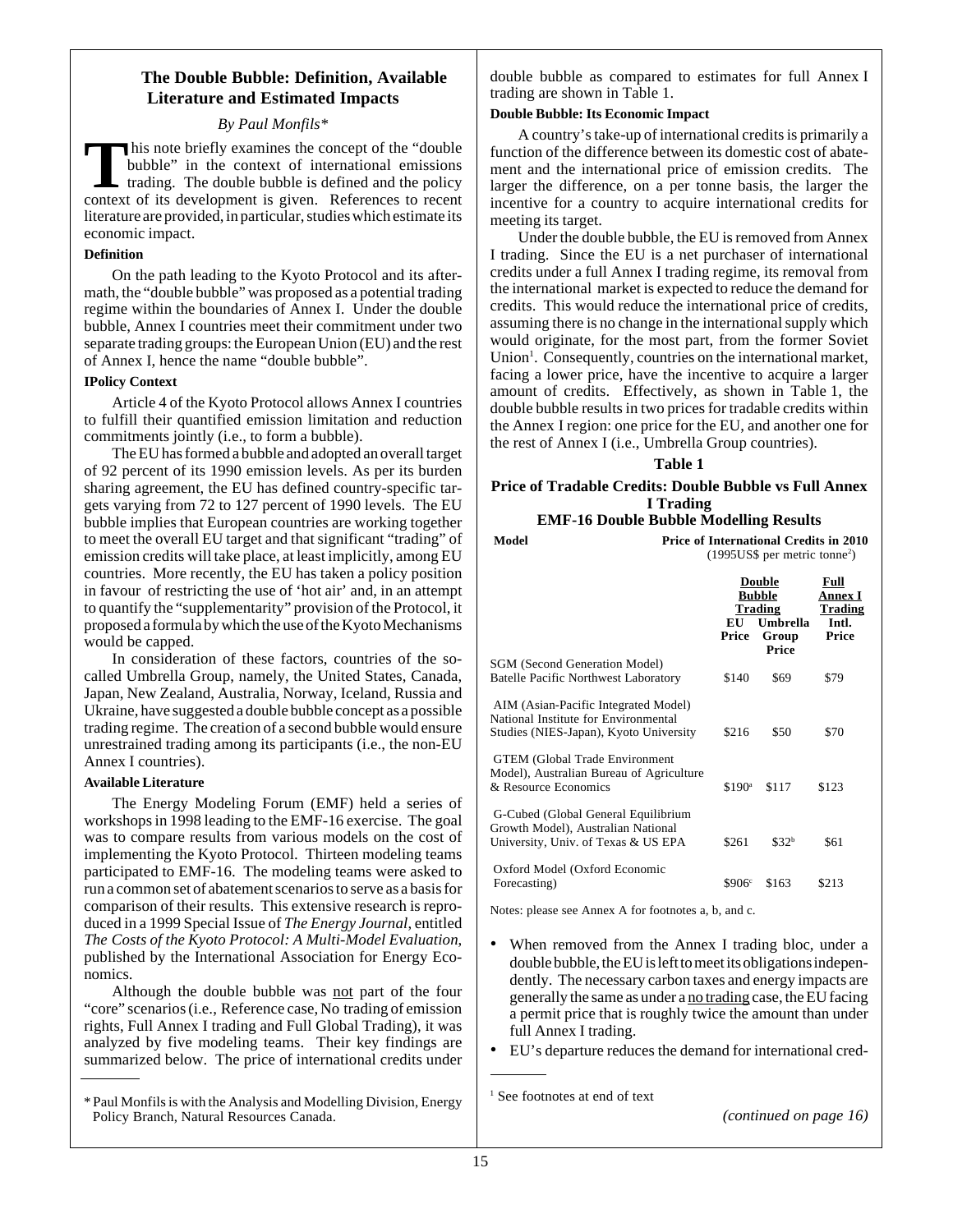## **The Double Bubble** *(continued from page 15)*

its. Given a constant supply of credits from the former Soviet Union/Eastern Europe (FSU/EE) region, this results in a lower permit price than under full Annex I competitive trading.

- Countries of the Umbrella Group achieve a higher percentage of their target through trading and reduce their domestic carbon price for the share to be achieved domestically.
- While the double bubble has no benefit for the EU, it is advantageous to Umbrella Group countries.

In these five analyses, Canada is not identified as a region by itself but rather included as part of a larger trading entity including also Australia and New Zealand (i.e., the "CANZ" region). NRCan's own estimate, calculated with Charles River Associates (CRA) Multi-Sector Multi-Region Trade (MS-MRT) model is provided in the next section. MS-MRT model was also part of EMF-16. The analysis prepared by Paul Bernstein, David Montgomery and Gui-Fang Yang, of CRA, and Thomas Rutherford, of the University of Colorado, focused on different aspects of emission trading and did not address the impact of the double bubble.

### **MS-MRT Model Estimates**

In general, the findings of other modeling teams are confirmed by our runs of MS-MRT, which are displayed in Table 2 and Figure 1 below<sup>3</sup>. The international price of emission credits is lower under a double bubble trading scheme compared to unrestrained Annex I trading. A nontrading EU reduces the demand for and the price of international credits.

### **Table 2 MS-MRT Model Estimates International Prices and Percent of Obligation Met Through Trading**

|                                   | o               |                                                     |                     |  |
|-----------------------------------|-----------------|-----------------------------------------------------|---------------------|--|
|                                   |                 | <b>International Trading Regime</b>                 |                     |  |
|                                   |                 | <b>Double</b>                                       | <b>Full Annex I</b> |  |
|                                   |                 | <b>Bubble</b>                                       | <b>Trading</b>      |  |
|                                   | <b>EU</b> Price | Umbrella                                            | Intl.               |  |
|                                   |                 | <b>Group Price</b>                                  | Price               |  |
| Int'l Carbon Price                | \$180           | \$69                                                | \$83                |  |
| $(US1995\% / \text{tonne of c.})$ |                 |                                                     |                     |  |
| Region                            |                 | <b>Percentage of Obligation Met Through Trading</b> |                     |  |
|                                   |                 | Double                                              | <b>Full Annex I</b> |  |
|                                   |                 | <b>Bubble</b>                                       | Trading             |  |
| <b>CAN</b>                        |                 | 70%                                                 | 64%                 |  |
| <b>USA</b>                        |                 | 60%                                                 | 52%                 |  |
| <b>AUS</b>                        |                 | 6%                                                  | no purchase         |  |
| <b>JPN</b>                        |                 | 70%                                                 | 64%                 |  |
| EU                                |                 | Outside Umbrella Group                              | 44%                 |  |
| Other OECD                        |                 | 86%                                                 | 82%                 |  |
|                                   |                 |                                                     |                     |  |

In the double bubble case, Canada would have the incentive to achieve a larger share of its obligation through international credit purchases (70 percent rather than 64 percent under full Annex I trading). This is due to a lower permit price of 1995US\$69 per tonne of carbon compared to \$83.

The lower permit price implies that Canada would face a lower domestic cost of abatement for the share of its obligation to be achieved domestically. Instead of undertaking 36 percent of its obligation under full Annex I trading, Canada would only achieve 30 percent of its obligation domestically. As shown in Figure 1, a lower cost per tonne also explains the reduction in the cost estimate to 0.95 per cent of GDP by 2010, under double bubble versus 1.08 percent under full Annex I trading.

Not only Canada gains under a double bubble but also the USA and Japan. The EU, by contrast, faces a GDP cost which is nearly three times the cost under full Annex I trading.



While the impact analysis of double bubble trading tends to focus on the EU and members of the Umbrella Group, a look at the impact on FSU/EE is of interest. As a supplier of permits, the gains for the FSU/EE are reduced with the double bubble (+1.9 percent above business-as-usual GDP rather than  $+2.7$  percent under full Annex I trading). This is thought to be due mostly to the decline in both the price and the quantity (i.e., 35 Mt of carbon, or 7.5 percent, less) of the international credits they sell. This may provide an incentive to that region, especially Russia, to exercise market power to raise its selling price to avoid such potential loss. **OECD EE/FSU**

### **Concluding Remark**

Analyses show that under a double bubble, the EU loses and FSU=s benefits from permits sales are reduced while other Annex I countries, including Canada, are better off.

A question that arises is whether the magnitude of the permit price differential among OECD countries, under a double bubble, is sustainable. Facing a permit price which would be twice that for other Annex I countries, the EU would face possibilities of leakage, not only to the benefit of non-Annex I countries, but also other OECD economies. International firms operating in Europe may not view this situation with equanimity.

Although a double bubble may not be currently subject to intense negotiations, it remains a strategic element that can help counterbalance EU's stance towards restricting international trading of emission credits.

### **Footnotes**

<sup>1</sup> The question of whether the Eastern Europe (EE) region would be part of the double bubble group remains unclear because it would be negotiated primarily by the members of the Umbrella Group, which only includes Russia and Ukraine from the FSU/EE region. In general, the double bubble assumes that the whole FSU/ EE region participates in a double bubble. GTEM applies a different geographic definition and its impact is detailed in Annex A (footnote a). EE represents about 5% of the 'hot air' that would be available by 2010, according to U.S. DOE Energy Information Administration 1999 forecast.

<sup>2</sup> U.S. GDP deflator used to bring published values into U.S.